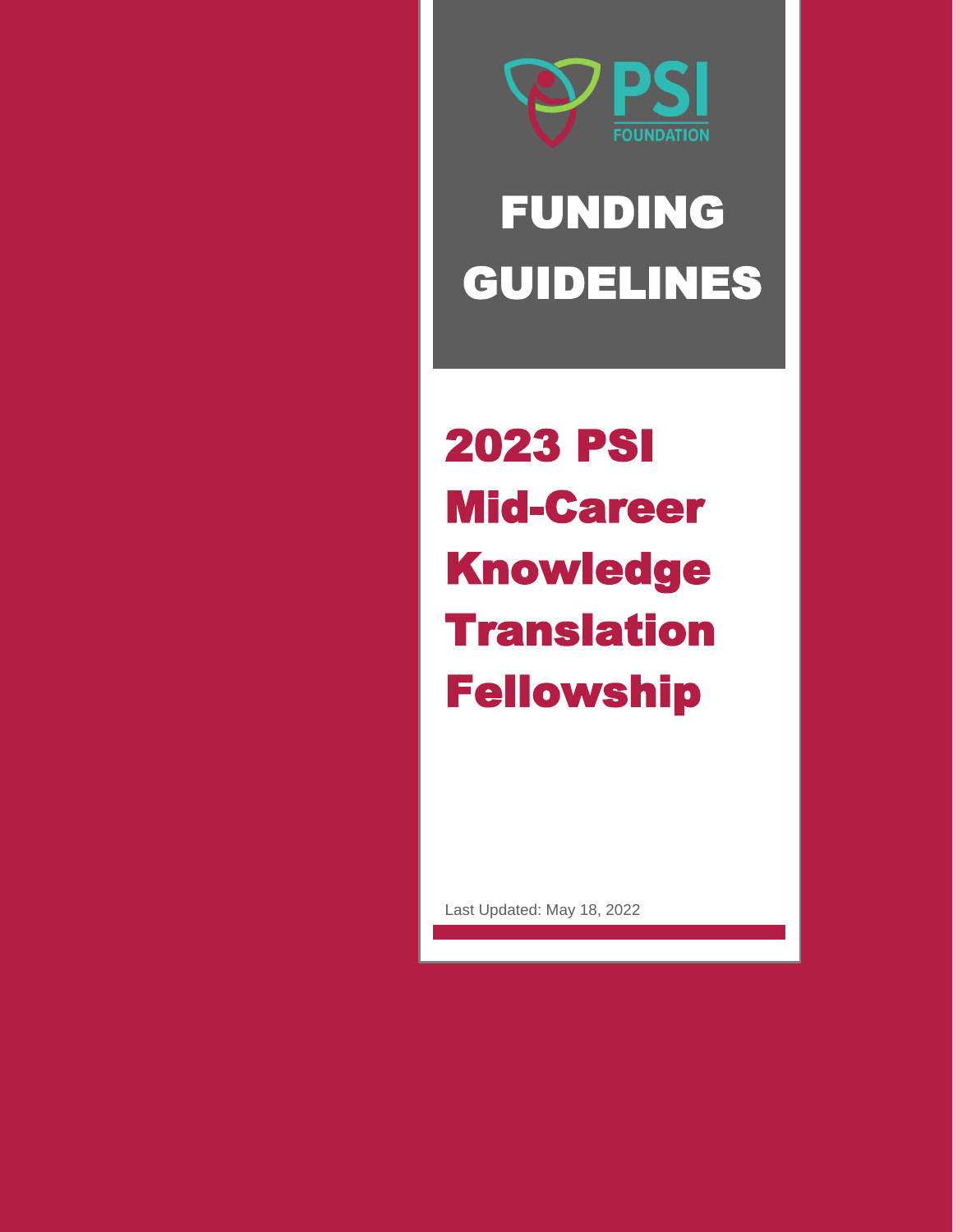

# **TABLE OF CONTENTS**

<span id="page-1-0"></span>

| 9 |
|---|
|   |
|   |
|   |
|   |
|   |
|   |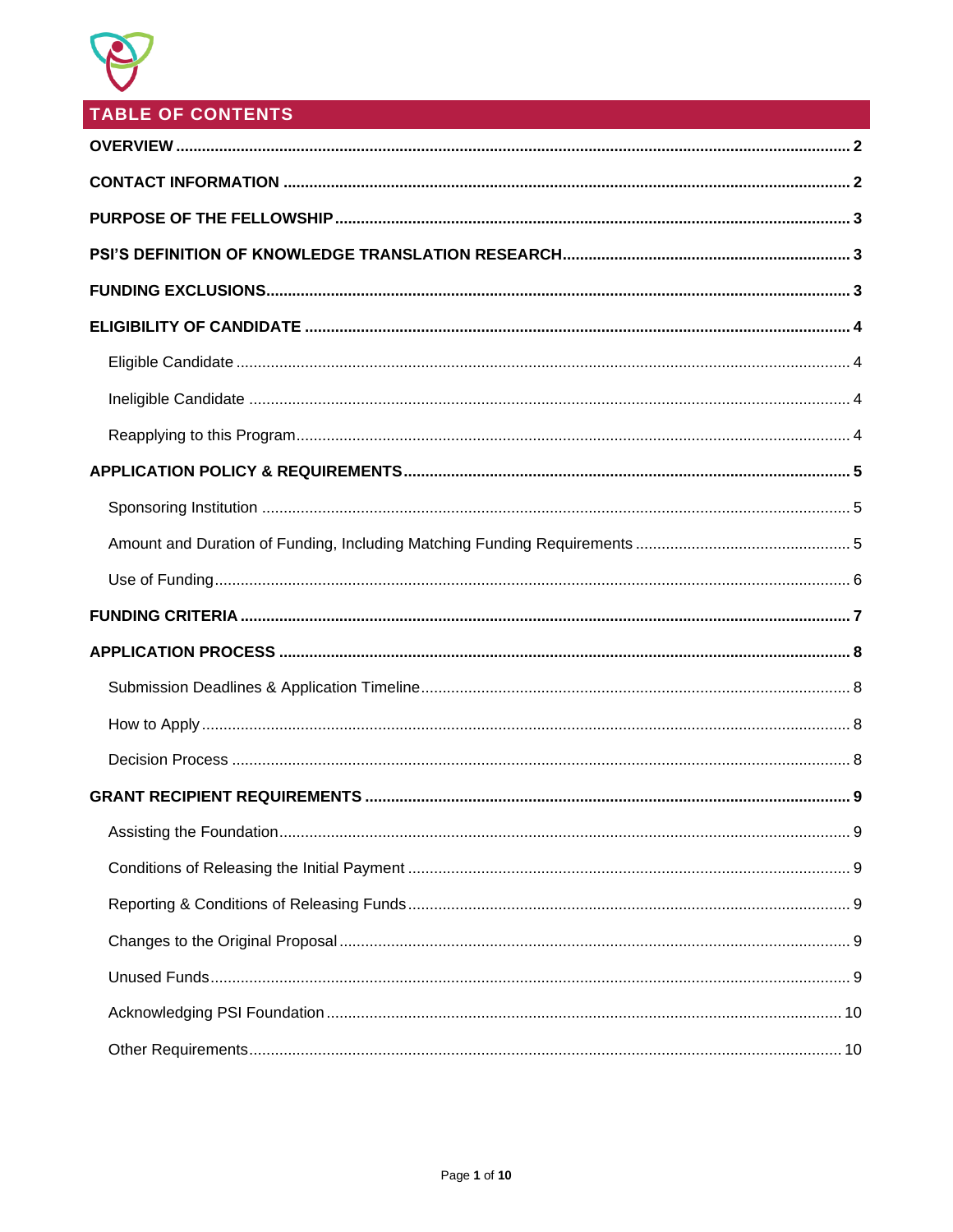

## The PSI Foundation was established in 1970 by the physicians of Ontario with the original capital of Physicians Services Incorporated, the doctor-sponsored prepaid medical care plan. The Foundation was established with the mission of improving the "health of Ontarians." Physicians from across Ontario remain involved as members of the Foundation's House of Delegates as well as part of the governing board of directors for the Foundation.

PSI's granting interests are in two areas: education of practising physicians and health research with an emphasis on research relevant to patient care.

This document serves as the funding guidelines for the PSI Mid-Career Knowledge Translation Fellowship funding program offered by PSI.

# <span id="page-2-0"></span>**CONTACT INFORMATION**

Please contact us at 416.226.6323 or by email at **psif@psifoundation.org** to discuss any questions you may have about submitting an application for funding.

Follow us on Twitter [@PSIFoundation](https://twitter.com/PSIFoundation) and check our website at [www.psifoundation.org](http://www.psifoundation.org/) for the latest news and updates, such as updated application forms and policy revisions.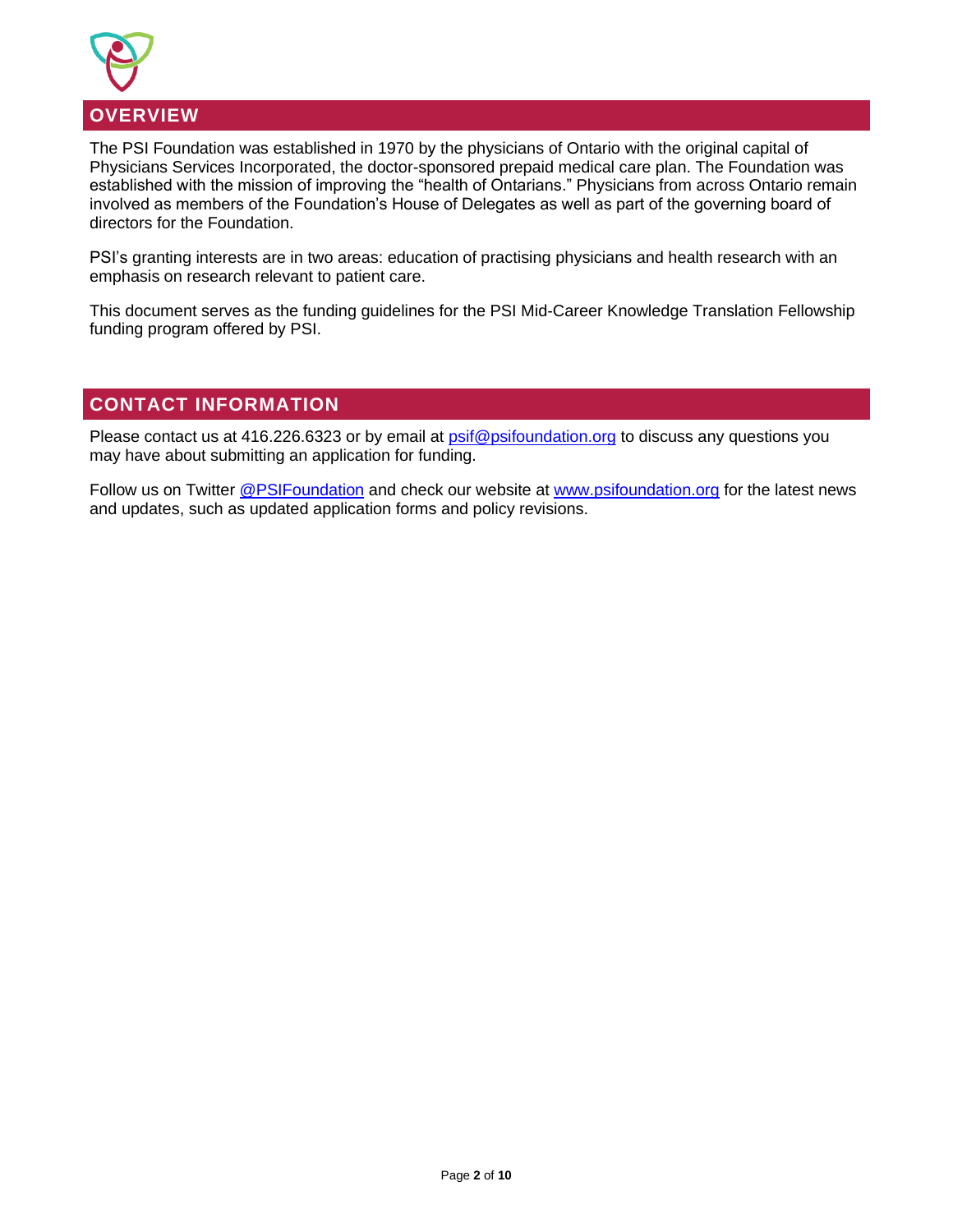

# <span id="page-3-0"></span>**PURPOSE OF THE FELLOWSHIP**

This Fellowship is intended to provide salary support for an Ontario investigator, who has demonstrated the ability to successfully complete high impact knowledge translation research. The Fellowship's funds, dedicated to salary support, must protect at least 50% of the Fellow's time to conduct such research.

PLEASE NOTE: THIS FUNDING OPPORTUNITY IS NOT AN ADDITIONAL PSI OPERATING GRANT. KNOWLEDGE TRANSLATION MUST BE THE FUNDAMENTAL PURPOSE OF THIS FUNDING REQUEST AND MUST BE DEMONSTRATED IN THE APPLICATION.

# <span id="page-3-1"></span>**PSI'S DEFINITION OF KNOWLEDGE TRANSLATION RESEARCH**

PSI recognizes that numerous definitions exist for knowledge translation research. Please see the following PSI Foundation definition to assist with your application.

Knowledge translation research is aimed at taking research discoveries and moving them into the real world to improve health outcomes. Relevant discoveries may result from many disparate sources, including the physiologic or mechanistic studies in the laboratory setting, or findings from human trials. Therefore, knowledge translation research may involve taking observations in the laboratory and integrating them into the design of clinical studies, or may involve taking clinical research findings and encoding them into clinical policies. The latter is the knowledge translation focus of the PSI Foundation, which is more likely to directly affect the health outcomes of Ontarians. Approaches to knowledge translation could include, but are not limited to, understanding and analyzing barriers to health care availability, access or uptake; examining behavioural, organizational, financial, ethical, and cultural determinants of practice; or effectively and efficiently addressing modifiable gaps in care. Translational research of greatest interest to the PSI Foundation is multi-disciplinary and multi-method, focused on improving the processes of care and/or outcomes of care for Ontarians.

# <span id="page-3-2"></span>**FUNDING EXCLUSIONS**

Listed below are the items and areas which will not be accepted for consideration by the Foundation:

- Research in the areas of cancer, heart and stroke, and pharmaceutical drug development studies
- Projects outside the province of Ontario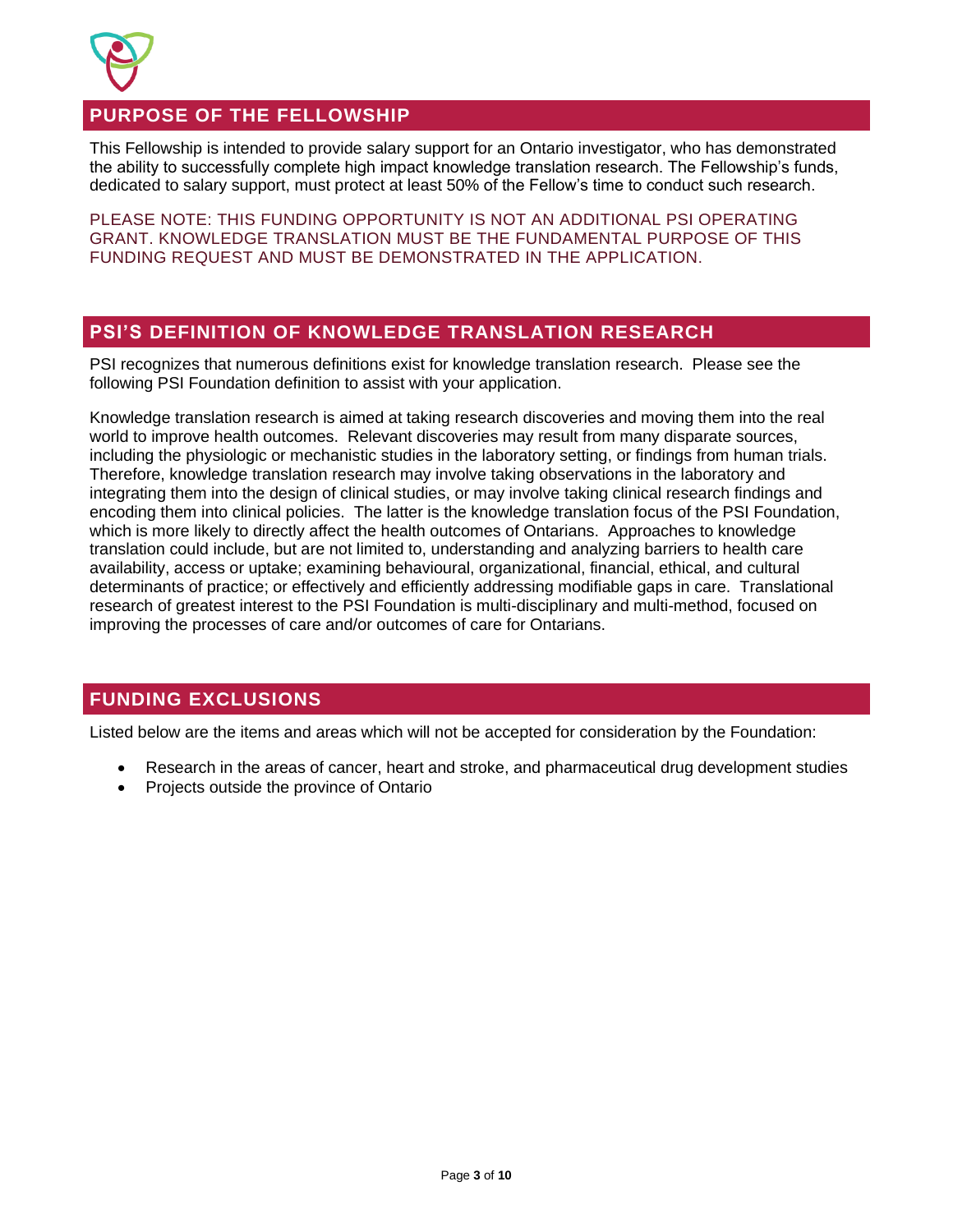

# <span id="page-4-0"></span>**ELIGIBILITY OF CANDIDATE**

# <span id="page-4-1"></span>ELIGIBLE CANDIDATE

The candidate for the Fellowship must be:

- A practicing physician with a College of Physicians and Surgeons of Ontario licensed M.D. having direct patient care responsibilities and an academic appointment, thus eligible to apply for their own research grants as an independent investigator
- Within five (5) to fifteen (15) years of their first academic appointment and have demonstrated potential for high impact research work
- Dedicating at least 50% of a full-time schedule to the Fellowship

The PSI Mid-Career Knowledge Translation (KT) Fellow is able to apply to PSI's Health Research program for an operating grant.

# <span id="page-4-2"></span>INELIGIBLE CANDIDATE

Applications will not be considered from the following Principal Investigators:

- Residents
- Individuals who hold a Ph.D but not a M.D.
- Individuals based outside of Ontario

## <span id="page-4-3"></span>REAPPLYING TO THIS PROGRAM

Applicants who were unsuccessful in previous competitions may reapply to this program.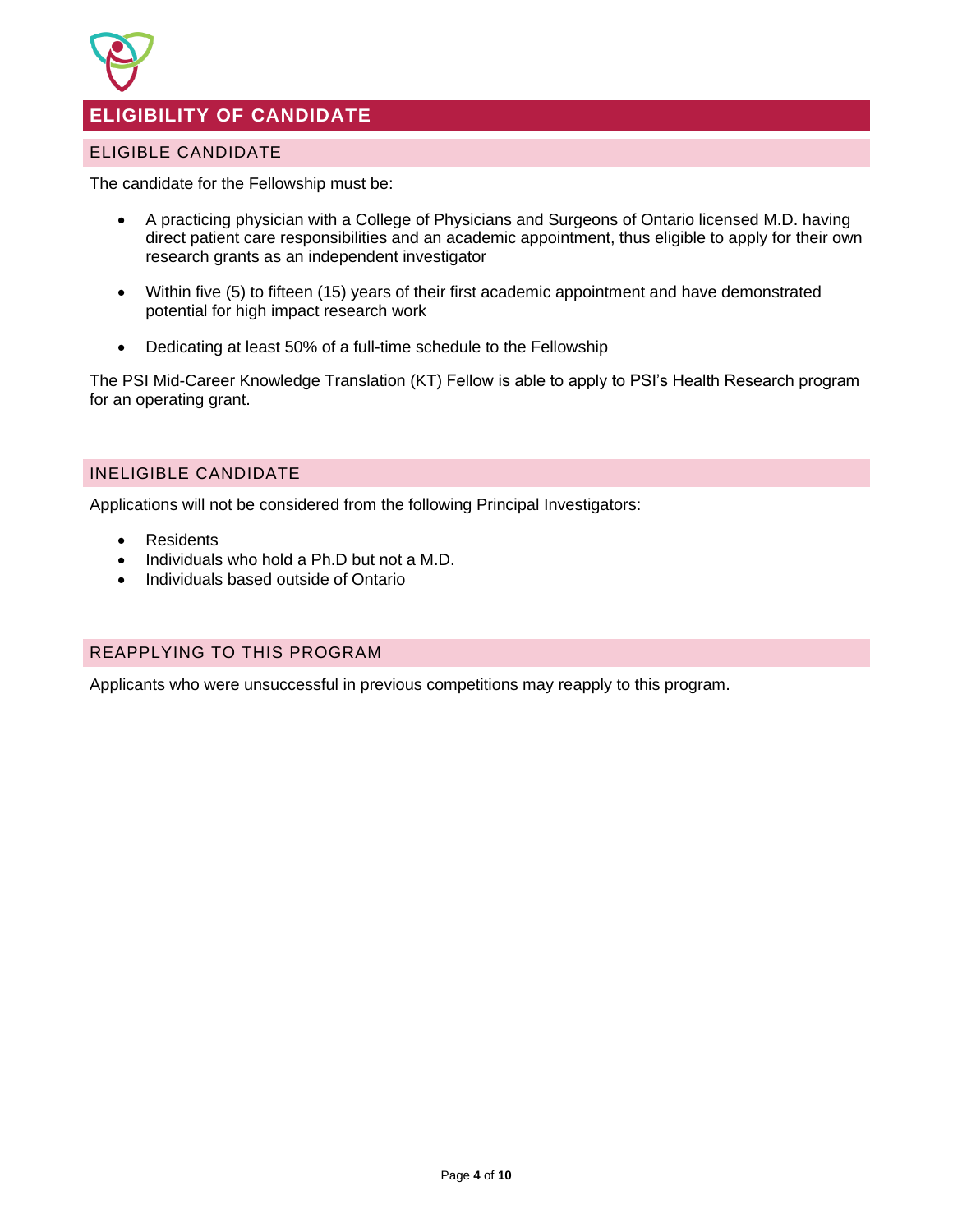

# <span id="page-5-0"></span>**APPLICATION POLICY & REQUIREMENTS**

## <span id="page-5-1"></span>SPONSORING INSTITUTION

All applications must have a sponsoring institution which is registered with Revenue Canada as carrying on charitable activities.

Eligible institutions must:

- Be located in the Province of Ontario
- Be a registered charity
- Have its own, independent research ethics board
- Be eligible to hold Canadian Institute of Health Research grants. The list can be found at [http://www.cihr-irsc.gc.ca/e/36374.html.](http://www.cihr-irsc.gc.ca/e/36374.html)

The sponsoring institution must provide the necessary infrastructure for the award including, but not limited to, accounting and reporting of award funds as well as ensuring the research is carried out according to the institution's policies and procedures and accepted research standards in Canada.

## <span id="page-5-2"></span>AMOUNT AND DURATION OF FUNDING, INCLUDING MATCHING FUNDING REQUIREMENTS

# TOTAL SUPPORT

This program offers two options for a funding timeline for salary support:

• A maximum of \$400,000 over two years;

OR

• A maximum of \$400,000 over three years.

The award is intended to protect at least 50% of the fellow's time to undertake research, regardless of whether the award is taken over two or three years.

## MATCHING FUNDING REQUIREMENTS

Sponsoring institution is required to fund 50% of the total award.

If the candidate requests a total support of \$400,000 over two years, then PSI will fund \$200,000 over two years (\$100,000 per year) and the institution is required to provide \$200,000 over two years (\$100,000 per year).

If the candidate requests a total support of \$400,000 over three years, then PSI will fund \$200,000 over three years (\$67,500 in Year 1; \$67,500 in Year 2; and \$65,000 in Year 3) and the institution is required to provide \$200,000 over 3 years (\$67,500 in Year 1; \$67,500 in Year 2; and \$65,000 in Year 3).

A lesser amount in matching funding is admissible with explanation from the applicant and institution. Please note: such matching funds obtained from another source MAY NOT come from another salary support fellowship/award, operating grant, nor project specific funding.

If a sponsoring institution is unable to provide matching funds, then the candidate may obtain matching funds from another source.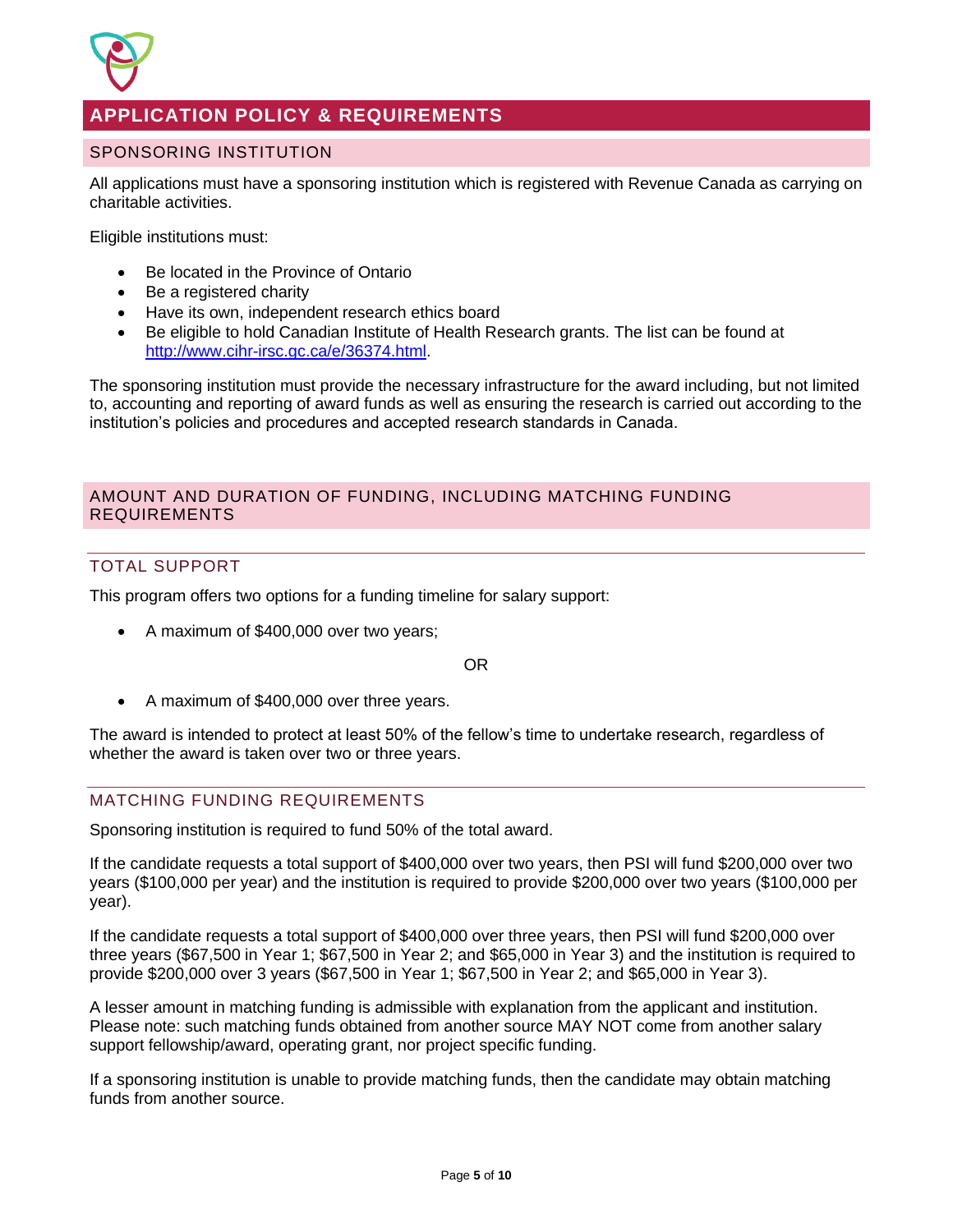

## <span id="page-6-0"></span>USE OF FUNDING

Even though this program is primarily intended to offer salary support to protect research time, the fellow may allocate a portion of the total award to undertake a research project.

PSI will consider up to 25% of the award to support a research study.

Please note: PSI expects the Fellow to have a minimum of \$30,000 from another source in place to undertake this study, before allocating any of these funds to the operating grant. Any institutional In-Kind support will not be considered towards this required amount.

The proposed budget involving research expenses must include a detailed budget narrative within the application (including quantities and rates/prices) to explain how amounts were determined. A detailed breakdown and justification of costs is required for projects involving the Institute of Clinical and Evaluative Studies (ICES), specifically the number of hours an analyst is dedicating to a project and their hourly rate.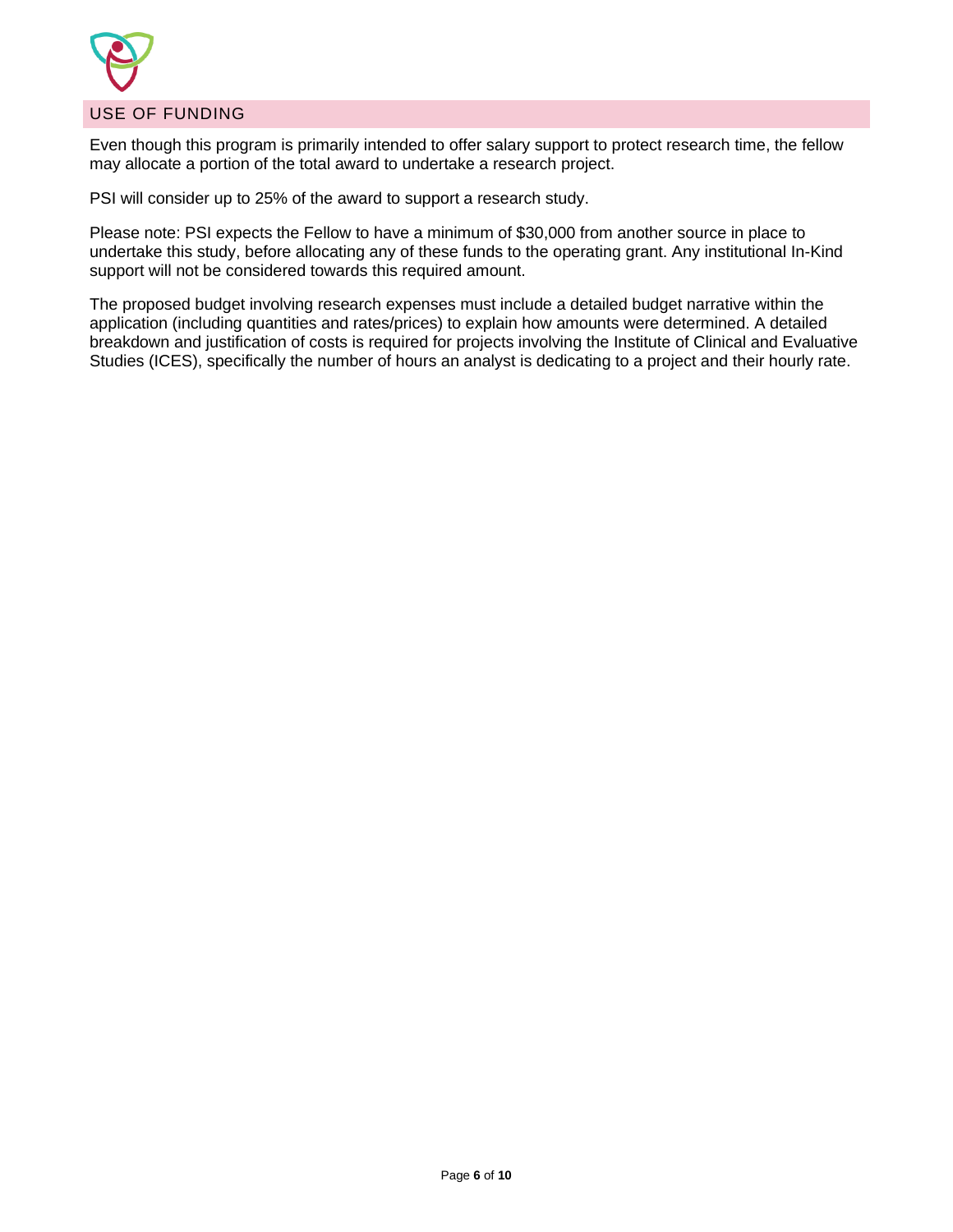

# <span id="page-7-0"></span>**FUNDING CRITERIA**

Applications will be assessed on the following:

- The knowledge translation program's alignment with PSI's mandate
- Candidates past research productivity
- Research program: the research protocol(s) that will be undertaken during the duration of the Fellowship
- The candidate's proven leadership in teaching, supervision, and mentorship
- Leveraging PSI funding: PSI's internal review committee will seek to fund the candidate who is best able to demonstrate the ability to leverage the fellowship with funding from other sources, such as in-kind support from the sponsoring institution and/or grants from other peer review agencies.
- Institutional support and in-kind support
- PSI's internal review committee will evaluate support provided by the sponsoring institution, demonstrated by letters of support.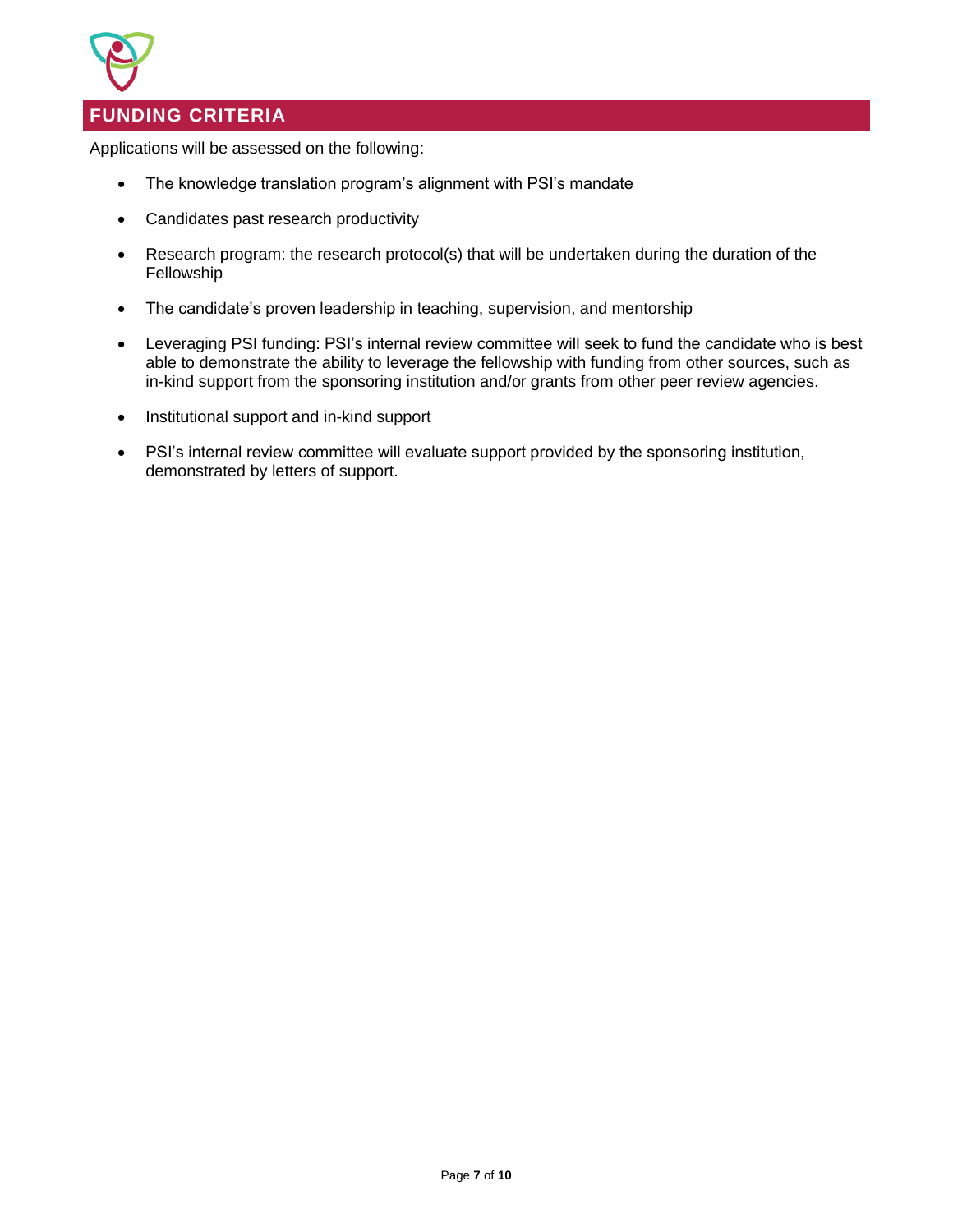

# <span id="page-8-0"></span>**APPLICATION PROCESS**

## <span id="page-8-1"></span>SUBMISSION DEADLINES & APPLICATION TIMELINE

PSI is launching this competition through a Letter of Intent (LOI) process. Please note that for this competition, applicants are required to submit their applications directly to PSI, not through the institution.

We require all applicants to submit the completed LOI directly to PSI by **June 1st , 2022** 5pm EST. LOIs will be reviewed by the PSI Grants Committee in July/August 2022.

PSI will invite successful applicants to submit full applications by November 4<sup>th</sup>, 2022 5pm EST, which will undergo internal review for a final funding decision in December 2022.

#### <span id="page-8-2"></span>HOW TO APPLY

All requests for funding, including the LOI and full application, must be submitted using PSI's online application system [\(https://psifoundation.smartsimple.ca/\)](https://psifoundation.smartsimple.ca/). Please refer to the online application form for specific information in regards to the documents required, page limits, signatures, etc. for the proposal.

To be eligible for consideration, applications must contain all requested information in full. PSI is unable to consider incomplete applications.

Please do not upload scanned documents to the online system, with the exception of letters of support with signatures and the completed signature page

Please note: all applications received by the Foundation through the online system are acknowledged automatically. You will receive a second notification of acceptance within a few weeks.

Applications submitted will be reviewed for completeness and eligibility. PSI will notify you through the online grants management system if we require clarification or additional information. Failure to respond in a timely manner may result in your application's review being delayed or your application being declined.

Once completeness and eligibility are confirmed the application will be reviewed by the internal review committee.

## <span id="page-8-3"></span>DECISION PROCESS

The internal review committee will review the applications prior to meeting, and each application will be assessed and a successful candidate may be selected. Please note: the Foundation may not award this Fellowship.

<span id="page-8-4"></span>All applicants will be notified of the result within 15 business days of the Committee's decision.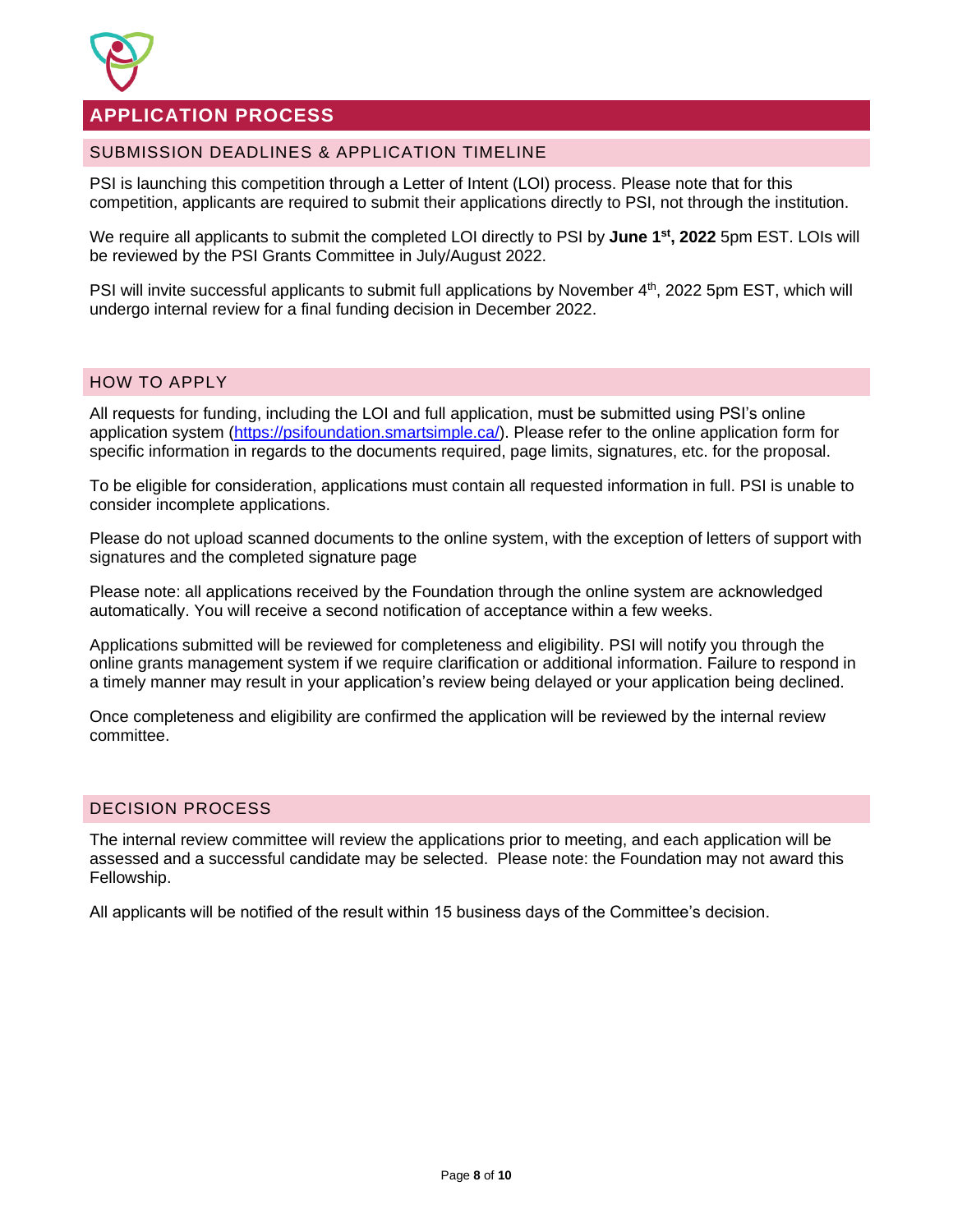

# **FELLOWSHIP RECIPIENT REQUIREMENTS**

If funding is awarded, the following requirements are a condition of funding:

#### <span id="page-9-0"></span>ASSISTING THE FOUNDATION

- PSI reserves the right to invite the Fellow to participate in the peer review process for the Health Research funding program. This may include, but is not limited to, providing peer reviews of operating grant applications and to rank multiple applications.
- The Fellow must agree to attend and potentially present their results of research at PSI events, which may include but not limited to its annual symposium, Fellows retreat, and Lunch & Learn workshops.

## <span id="page-9-1"></span>CONDITIONS OF RELEASING THE INITIAL PAYMENT

• The Fellow is to provide a start and end date of the fellowship. Please note: PSI will use this date to determine when the sponsoring institution will close the funds account and when to expect interim and final reports from the Fellow.

## <span id="page-9-2"></span>REPORTING & CONDITIONS OF RELEASING FUNDS

- The Fellow is responsible for submitting an annual report for review by PSI's internal review committee. Subsequent funding depends upon a satisfactory report.
- The Fellow is responsible for submitting a final report via the PSI Online Grants Management system, describing the impact of the fellowship within three months of the end date of the scholarship.
- If a portion of the award is used to fund a study, a statement of disbursement of these funds must be submitted to the Foundation at the completion of the project.

## <span id="page-9-3"></span>CHANGES TO THE ORIGINAL PROPOSAL

- The Fellow and/or the sponsoring institution are responsible for notifying the Foundation of any significant changes to the scholar's position.
- The Fellow must notify the Foundation of any leave to be taken that will affect the award.

## <span id="page-9-4"></span>UNUSED FUNDS

- The institution to which a Fellowship is paid must immediately notify and return unused funds to PSI if the Fellow is unable, for any reason, to carry out or complete the research for which the Fellowship is given.
- Within three months of the end of the granting period, the research account must be closed and all unused funds remaining in the account must be returned to PSI along with a final accounting statement for how funds were used.